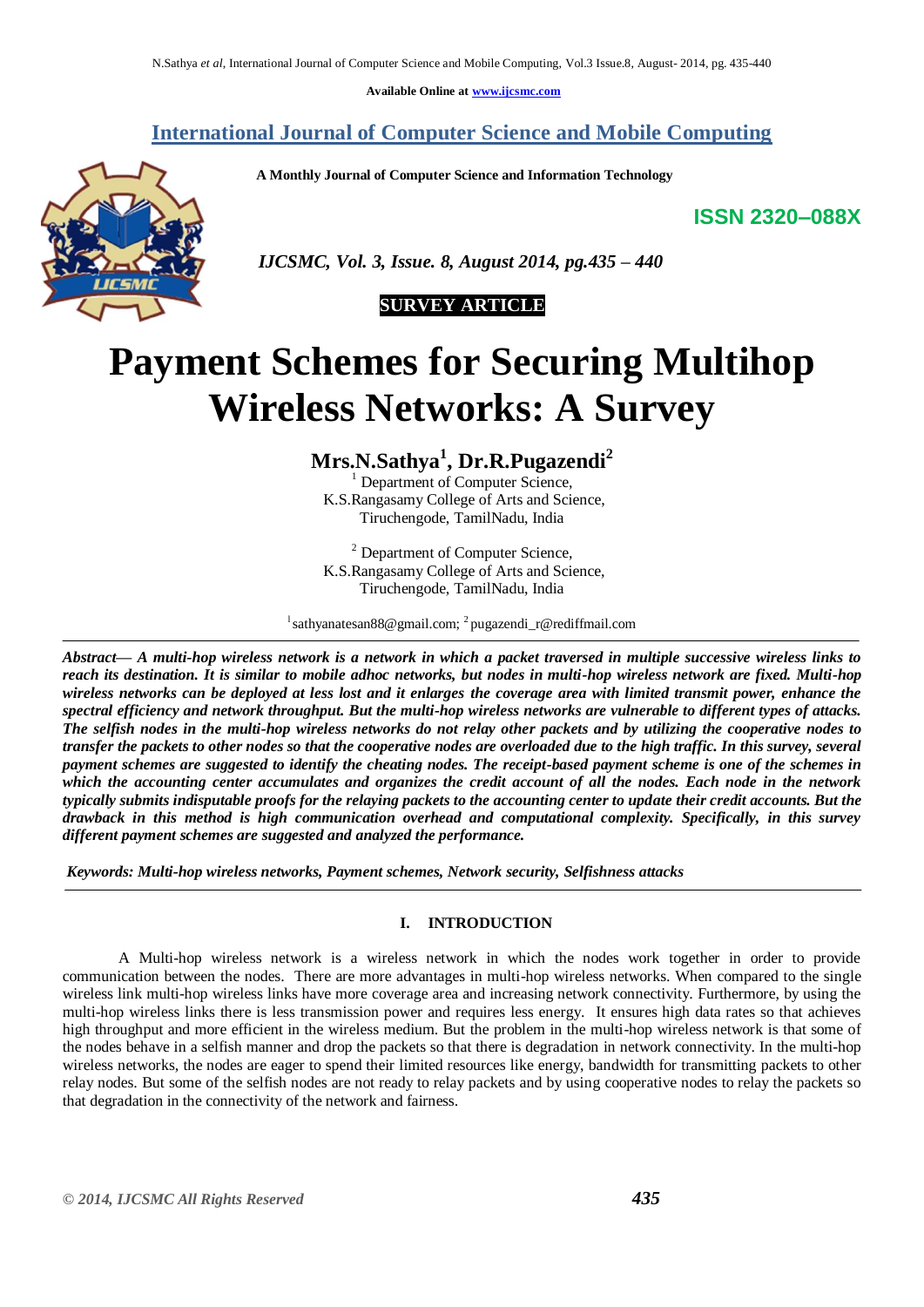The following survey has different payment schemes for improving security with less processing overhead. The payment schemes are categorized into two types: One is tamper-proof-device payment scheme and another one is receipt-based payment scheme. A method of credit-card payment schemes is utilized to stimulate the nodes to cooperate in relaying other packets by making cooperation more favourable than selfishness. The nodes in the network earn credits for forwarding the packets and by using these credits to obtain their packets relayed others. But this scheme requires significant processing and high communication overhead and computational complexity. An efficient and secure cooperation incentive method [14] is one of the methods which utilize the public key operations for only the first packet and then hashing operations are used for the next packets. But this method only considers the efficient transmission of messages, but does not consider the overhead problem.

### **II. RELATED WORKS**

In this section, the various payment schemes are suggested and analyzed the performance.

**Sergio Marti** et.al [1] suggested watchdog to mitigate the routing misbehavior in the mobile adhoc networks. By using this method, there is an only limited change in the routing behavior to detect and reduce the malicious nodes. The dynamic source routing algorithm is recommended to diminish the routing misbehavior: watchdog and pathrater. The watchdog is responsible for discovering the malicious nodes. While, the path rater is responsible for avoiding the routing via the malicious nodes. If a node forwards a packet, the watchdog in the node authenticate the next node and it is given permission to forward the packets. The watchdog carefully listens the next node whether it forwards the packet or not. Suppose, if the next node doesn't forward the packet, it considers as a malicious node. By utilizing the knowledge of the watchdog, the path rater selects the optimal network path.

**Sheng Zhong** et.al [2] suggested a simple, cheat-proof, credit based method which is called Sprite for motivating cooperation among the selfish nodes in the mobile adhoc networks. Also, this method uses credit for providing incentive to selfish nodes. On the other hand, one of the novel and distinctive features is that the system does not require any tamper-proof hardware at any node.

**Luzi Anderegg** et.al [3] a truthful and Cost-proficient routing method for Mobile Ad hoc Networks. A game-theoretic setting is used in the mobile adhoc network, which includes of greedy, selfish agents who acknowledge payments for transmitting data for other agents if the payments cover their individual costs acquired by forwarding data. In this setting, a reactive routing method is suggested which accomplishes the design targets of faithfulness and cost-proficiency in a game-theoretic sense by paying to the intermediate nodes a premium over their actual costs for transmitting data packets. The total overpayment is comparatively small by providing a theoretical upper bound and by providing investigational confirmation.

**Yanchao Zhang** et.al [4] suggested a secure incentive protocol for enhancing security in the multi-hop wireless networks. In this method once a data packet is received, the destination node sends a RECEIPT packet to the source node to provide a REWARD packet to enlarge the credit accounts for the intermediate nodes.

**L. Buttyan** et.al [5] presented the method which focuses the problem of motivating cooperation in self-organizing in mobile ad hoc networks. In this method, the self-generated and transmitted packets by a node are passed to the tamper-proof device to diminish and enlarge the credit account of the nodes, correspondingly. Packet purse and packet trade methods are suggested. In the packet purse model, the credit account of the source node is charged the full payment before transmitting a packet, and each intermediate node obtains the payment for forwarding the packets to other nodes. In the packet trade method, every intermediate node executes an auction to sell the packets to the next node in the routing path. The destination node pays the total price of relaying the packets.

**Kimaya Sanzgiri** et.al [6] suggested a technique which is called an authenticated routing method for improving security in adhoc networks. In this work, an adhoc routing method with efficient security is suggested. Firstly, the heterogeneous environments is defined and differentiated which is used to make of ad hoc routing and diverge in their unspecified predeployment and security necessities. This method is significant due to satisfying a tighter set of security necessities than an application need is unnecessary and extravagant of resources.

**Weyland** et.al [7] suggested the CASHnet charging and satisfying mechanism works as follows: Every time a node necessitates transmitting a self-generated packet, or receiving a packet addressed to it, the node has to pay with traffic credits. The amount is either associated with the current distance in hop counts to the gateway or a globally fixed price. Each and every time a node transmits a packet, it obtains helper credits. Traffic credits can be bought for real money or traded for helper credits at service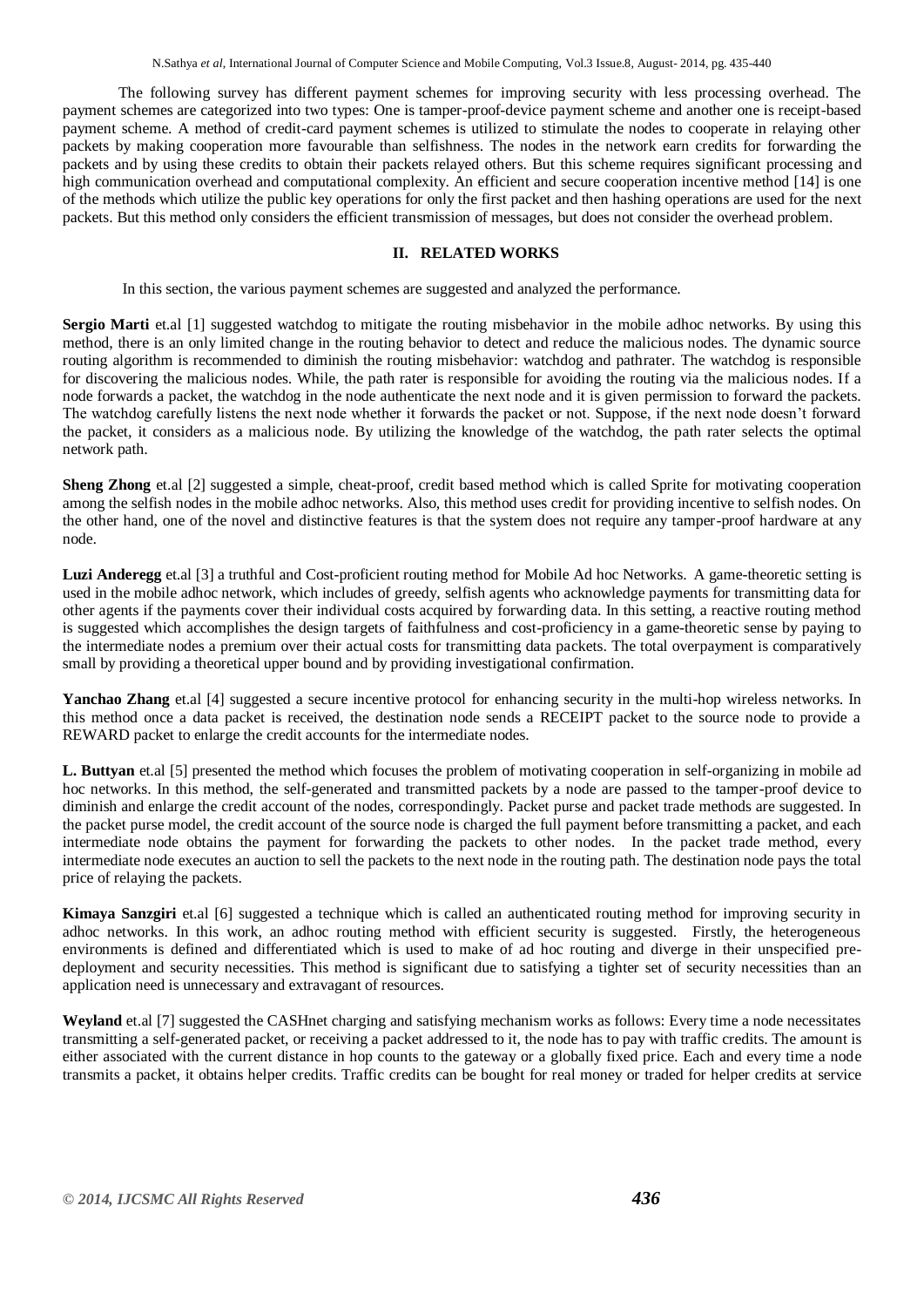stations. A service station is comparable to a terminal for loading prepaid cards and has a protected, less bandwidth link to the provider, which is utilized for verification and payment process.

**G. F. Marias** et.al [8] suggested cooperation enforcement methods for establishing trust model in mobile adhoc networks. The cooperation enforcement scheme is categorized as reputation-based and credit-based schemes are considered for adhoc networks in which the key dissemination centers are transiently present, and for networks that consist of devices with inadequate processing, battery, and memory resources. This Cooperation enforcement method does not present efficient verification of entities. Instead, they give to the recognition of the trustworthiness of peers and to the enforcement cooperation utilizing mutual incentives.

**Chao-Chin Chou** et.al [9] suggested an anonymous Peer-to-peer Communication Protocol for improving performance in the mobile adhoc networks. This protocol is particularly designed to be a better middleware between the peer-to-peer applications and the routing protocols of the MANET. This protocol utilizes a broadcast-based mechanism and probabilistic-based flooding control mechanism to provide an anonymous path between peer-to-peer applications. There is no necessity for hop-by-hop encryption/decryption consequently it necessitates less computational complexity and power consumption. By using this anonymous Peer-to-peer Communication Protocol, multiple anonymous paths between the peers are established by single query phase and it is highly resilient to malicious attacks.

**Jianping Pan** Et.al [10] suggested Identity-based secure association method in wireless adhoc networks. In the wireless adhoc networks, the latest technique named as a method of identity-based cryptography is used. Actually, in the public-key cryptography schemes, the certificate authorities stored the identity and public key of the entities. This kind of central authorities is eradicated in the identity-based cryptography method. In this method, the public-key of an entity can be derived from its identity directly. This feature is crucially significant for ad hoc networks, where public-key infrastructures (PKIs) or CA hierarchies are also luxurious to build and susceptible to preserve in general. Identity-based cryptography is used to make possible asymmetric encryption/decryption and signature/verification procedure.

**Bachar Wehbi** et.al [11] suggested an efficient time synchronization Mechanism for Wireless Multi Hop Networks. The main intent is to design a protocol which synchronizes the network nodes according to one reference node. A connected dominating set is generated by a set of sender nodes for giving guidance for the synchronization process in a multihop network. Every node in the network computes its clock offset and frequency error parameters to build an alteration function that transforms its local time to that of the reference node. This protocol computes the clock offset and the frequency error on dissimilar time scales leading to important gain in terms of synchronization accuracy.

**Mohamed Elsalih Mahmoud** et.al [12] suggested a method which is called practical incentive system to motivate the support of the nodes in the multi-hop wireless networks. While the communication sessions may arise without concerning an infrastructure, the communicating nodes provide digital receipts for the intermediate nodes, which submit the receipts to the accounting center (AC) to maintain their payment. The decisive point of the practical completion of incentive systems is the receipts' submission and high overhead because of the high frequency of low-value transactions. If there is a huge number of receipts is submitted for the node clarification, there are high computation overhead and high complexity.

**Rongxing Lu** et.al [13] suggested the practical Incentive Protocol for Delay Tolerant Networks. The cooperative network like DTN and the occurrence of selfish DTN nodes could cause catastrophic injuries to any well intended opportunistic routing design and expose the whole network. To reduce the attack which is caused by the selfish nodes in the delay-tolerant networks a practical incentive protocol is suggested in which a source node transmits a bundle message and also it merges some incentive on the bundle, which is not only elegant but also fair to all contributing DTN nodes. To accomplish good packet delivery ratio, the selfish DTN nodes could be motivated to help with forwarding bundles. Furthermore, this method can also avoid different attacks which could be launched by the selfish nodes.

**Mohamed Elsalih Mahmoud** et.al [15] suggested a novel mechanism which can prevent the rational and irrational packet dropping attacks by adopting inspiration and punishment strategies (TRIPO). TRIPO utilizes micropayment to motivate the rational packet droppers to relay the others' packets and implement equality and the reputation system is used to recognize and remove the irrational packet droppers. Instead of utilizing the medium eavesdropping technique, a new monitoring technique is suggested for evaluating the nodes frequency of dropping packets according to the processing the payment receipts. The receipts can survive processed to eliminate financial information to recompense the cooperative nodes that relay packets, and also appropriate information, like broken links, to build up the reputation system **(**RS).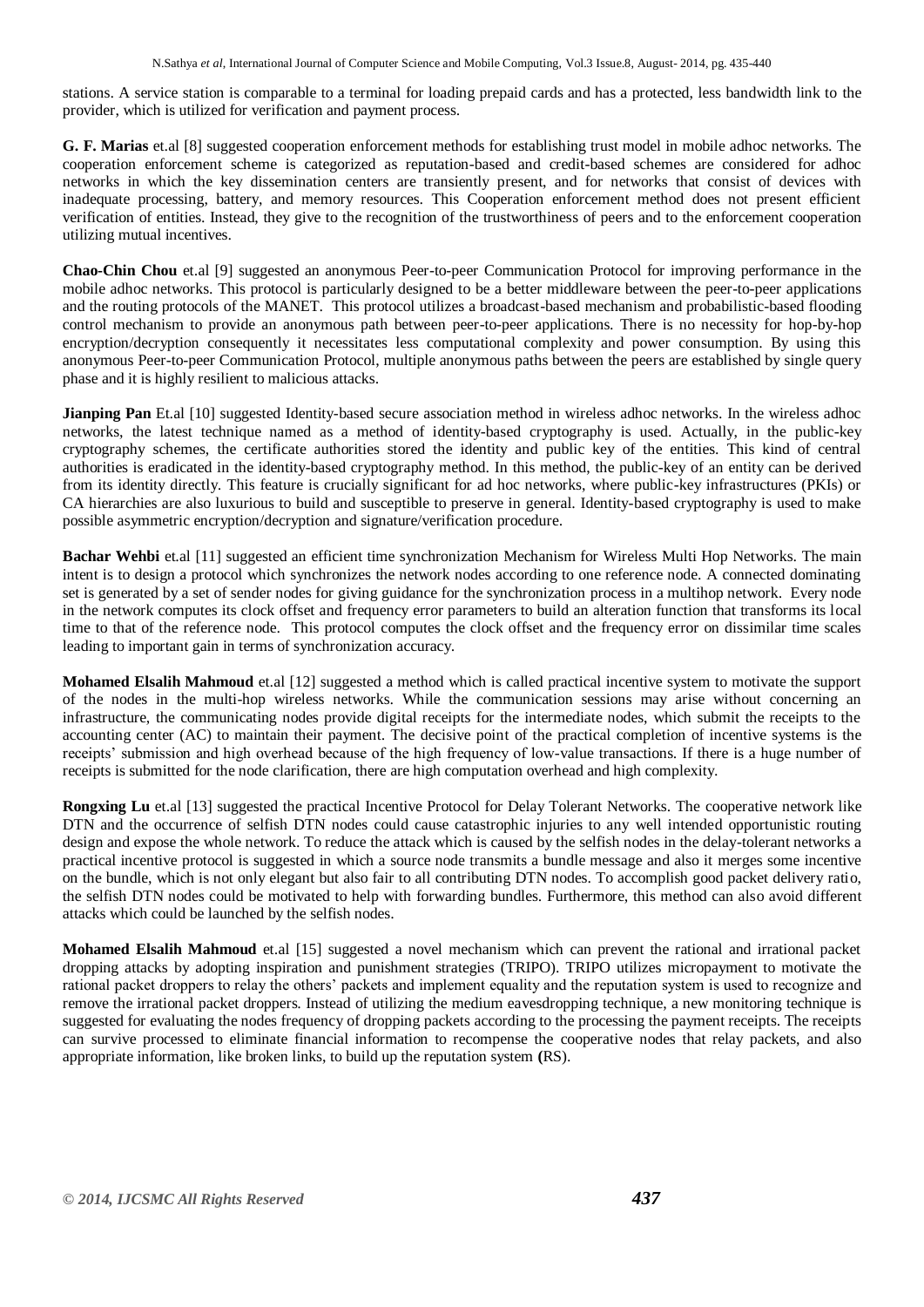N.Sathya *et al*, International Journal of Computer Science and Mobile Computing, Vol.3 Issue.8, August- 2014, pg. 435-440

**Mohamed M.E.A** et.al [16] suggested a fair and proficient incentive mechanism to stimulate the collaboration of the nodes. To provide the efficient security at the source and destination nodes, the lightweight hashing processing is used in the ACK packets to diminish the number of public-key-cryptography processes. The destination node creates a hash chain and signs for its root, and acknowledges message response by liberating a hash value from the hash chain. Instead of creating signature per message, the destination node creates a signature per group of messages. Additionally, a small-size check including the payment data for the entire intermediate nodes is generated per route instead of creating a check per message.

#### TABLE I

#### ANALYSIS OF METHODS

| S.NO           | <b>TITLE</b>                                                                                                             | <b>AUTHOR</b>                                                                                   | <b>METHODS</b>                                                                        | <b>MERITS</b>                                                       | <b>DEMERITS</b>                                                                     |
|----------------|--------------------------------------------------------------------------------------------------------------------------|-------------------------------------------------------------------------------------------------|---------------------------------------------------------------------------------------|---------------------------------------------------------------------|-------------------------------------------------------------------------------------|
| $\mathbf{1}$   | <b>Mitigating Routing</b><br>Misbehavior in Mobile Ad<br>Hoc Networks[1]                                                 | S. Marti, T.<br>Giuli, K. Lai,<br>and M. Baker                                                  | Watch dog<br>mechanism                                                                | Increase network<br>throughput.                                     | Does not find the<br>optimal values to<br>increase the<br>throughput                |
| $\overline{c}$ | Sprite: A Simple, Cheat-<br>Proof, Credit Based System<br>for Mobile Ad-Hoc<br>Networks[2]                               | S. Zhong, J.<br>Chen, and R.<br>Yang                                                            | Sprite, a simple,<br>cheat-proof, credit<br>based<br>System.                          | Less overhead.                                                      | Less secure.                                                                        |
| 3              | Ad hoc-VCG: A Truthful<br>and Cost-Efficient Routing<br>Protocol for Mobile Ad hoc<br>Networks with Selfish<br>Agents[3] | Luzi Anderegg,<br>Stephan<br>Eidenbenz                                                          | A Truthful and<br>Cost-Efficient<br>Routing<br>Protocol                               | High energy<br>efficiency and less<br>overhead.                     | Does not consider the<br>selfish nodes.                                             |
| $\overline{4}$ | SIP: A Secure Incentive<br>Protocol against Selfishness<br>in Mobile Ad Hoc<br>Networks <sup>[4]</sup>                   | Yanchao Zhang,<br>Wenjing Lou,<br><b>Yuguang Fang</b>                                           | Secure Incentive<br>Protocol                                                          | Low<br>Overhead.                                                    | <b>High computation</b><br>complexity.                                              |
| 5              | Stimulating Cooperation in<br>Self- Organizing Mobile Ad<br>Hoc Networks," Mobile<br>Networks and<br>Applications[5]     | L. Buttyan and<br>J. Hubaux                                                                     | Cooperation<br>Method.                                                                | Increase the<br>overall network<br>performance.                     | Less secure.                                                                        |
| 6              | Authenticated Routing for<br>Ad Hoc Networks[6]                                                                          | K. Sanzgiri, D.<br>LaFlamme, B.<br>Dahill, B.<br>Levine, C.<br>Shields, and E.<br>Belding-Royer | Authenticated<br>Routing for Ad<br>hoc<br><b>Networks</b><br>(ARAN)                   | <b>Effectively</b> and<br>efficiently<br>discover secure<br>routes. | High latency, high<br>computation.                                                  |
| 7              | Cooperation and Accounting<br>in Multi-Hop Cellular<br>Networks[7]                                                       | A. Weyland                                                                                      | Cooperation and<br>accounting<br>strategy<br>for hybrid<br>networks called<br>CASHnet | Reduce the energy<br>consumption for<br>transmitting<br>packets     | Specification<br>of the charging and<br>remuneration relation<br>is not considered. |
| 8              | <b>Cooperation Enforcement</b><br>Schemes for MANETs: A<br>Survey[8]                                                     | G. Marias, P.<br>Georgiadis, D.<br>Flitzanis, and K.<br>Mandalas                                | Reputation-based<br>and credit-based<br>methods.                                      | High throughput is<br>achieved.                                     | Fairness is not<br>considered.                                                      |
| 9              | An Efficient Anonymous<br>Communication Protocol for<br>Peer-to-Peer Applications<br>Over Mobile Ad-Hoc<br>Networks[9]   | C. Chou, D.<br>Wei, C. Kuo,<br>and K. Naik                                                      | Efficient<br>anonymous<br>communication<br>protocol                                   | Less packet loss.                                                   | Does not applicable for<br>large-scale networks.                                    |
| 10             | <b>Identity-Based Secure</b><br>Collaboration in Wireless Ad<br>Hoc Networks[10]                                         | J. Pan, L. Cai,<br>X. Shen, and J.<br>Mark                                                      | Identity-based<br>cryptography                                                        | High remaining<br>energy.                                           | Does not focus on the<br>competitive<br>pricing of selfish peers                    |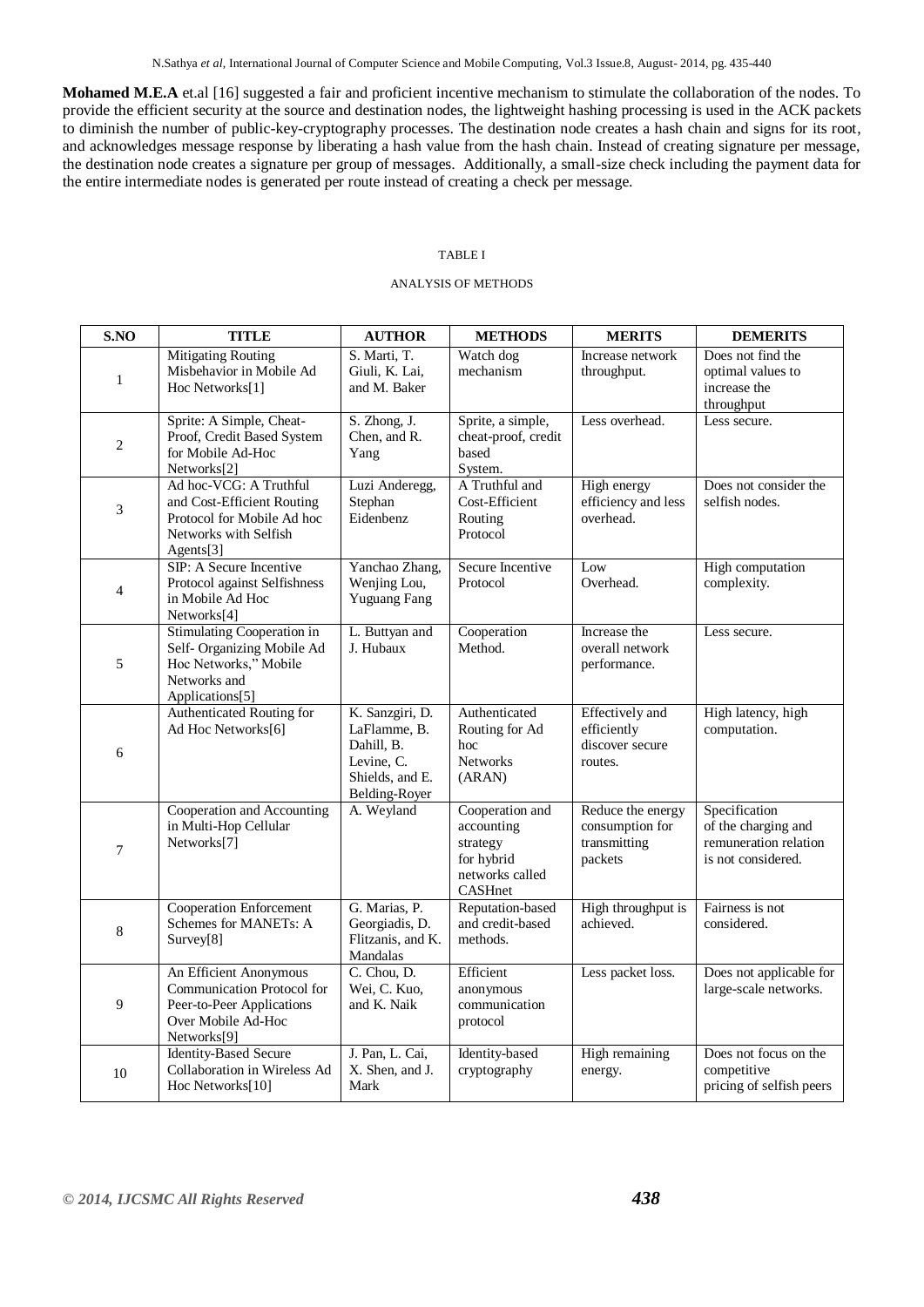|    | <b>Efficient Time</b>                         | B. Wehbi, A.    | <b>Efficient Time</b>  | High               | Effect of mobility and   |
|----|-----------------------------------------------|-----------------|------------------------|--------------------|--------------------------|
|    | Synchronization Mechanism                     | Laouiti, and A. | Synchronization        | synchronization    | the change of the        |
| 11 | for Wireless Multi Hop                        | Cavalli         | Mechanism.             | precision is       | reference node on the    |
|    | Networks[11]                                  |                 |                        | achieved.          | synchronization is not   |
|    |                                               |                 |                        |                    | considered.              |
| 12 | DSC:Cooperation incentive                     | M. Mahmoud      | Cooperation            | High packet        | High complex.            |
|    | mechanism for multi-hop                       | and X. Shen     | Incentive              | delivery ratio.    |                          |
|    | cellular networks[12]                         |                 | Mechanism.             |                    |                          |
|    |                                               |                 |                        |                    |                          |
| 13 | Pi: A Practical Incentive                     | R. Lu, X. Lin,  | Practical incentive    | High delivery      | Integrate Pi with        |
|    | Protocol for Delay Tolerant                   | H. Zhu, X.      | (Pi) protocol.         | ratio and lower    | anonymity is not         |
|    | Networks[13]                                  | Shen, and B.R.  |                        | average delay.     | addressed.               |
|    |                                               | Preiss          |                        |                    |                          |
|    | <b>ESIP</b> : Secure Incentive                | M. Mahmoud      | Secure                 | Average packet     | Highly complex.          |
| 14 | Protocol with Limited Use of                  | and X. Shen     | cooperation            | overhead is less.  |                          |
|    | Public-Key Cryptography for                   |                 | incentive protocol     |                    |                          |
|    | Multi-Hop Wireless<br>Networks[14]            |                 |                        |                    |                          |
|    |                                               |                 |                        |                    |                          |
|    |                                               |                 |                        |                    |                          |
|    | An Integrated Stimulation                     | M. Mahmoud      | <b>TRIPO</b>           | Improve the        | Integrate the nodes'     |
| 15 | and Punishment Mechanism                      | and X. Shen     | Mechanism.             | network            | past behavior into       |
|    | for Thwarting Packet Drop                     |                 |                        | performance        | routing decisions is not |
|    | in Multihop Wireless                          |                 |                        | in terms of packet | considered.              |
|    | Networks[15]                                  |                 |                        | delivery ratio.    |                          |
| 16 | FESCIM: Fair, Efficient, and                  | Mahmoud and     | Fair and efficient     | Reduce the         | Less detection           |
|    | Secure Cooperation<br>Incentive Mechanism for | X. Shen         | incentive<br>mechanism | overhead.          | accuracy.                |
|    |                                               |                 |                        |                    |                          |
|    | Hybrid Ad Hoc                                 |                 |                        |                    |                          |
|    | Networks[16]                                  |                 |                        |                    |                          |

#### **III. CONCLUSION**

This survey presents several payment schemes for improving security with less computation overhead in multi-hop wireless networks. Receipt based method is one of the methods in which the accounting center accumulates and organizes the credit account of the nodes. But in the receipt based scheme has more overhead. In the tamper-proof-device (TPD)-based payment scheme, a tamper-proof-device is installed in every node and organize the credit account for securing the operation. But the drawback is nodes cannot communicate if they do not have adequate credits during the communication time. Regrettably, the nodes at the network border cannot earn as many credits as the other nodes because they are less recurrently preferred by the routing protocol. At the end of this survey conclude that effective method is proposed to improve the security with less processing overhead and complexity in multi-hop wireless networks.

#### **REFERENCES**

[1] S. Marti, T. Giuli, K. Lai, and M. Baker, "Mitigating Routing Misbehavior in Mobile Ad Hoc Networks," In Proceedings of the 6<sup>th</sup> Annual International Conference on Mobile Computing and Networking, Aug. 2000.

[2] S. Zhong, J. Chen, and R. Yang, "Sprite: A Simple, Cheat-Proof, Credit Based System for Mobile Ad-Hoc Networks," In Proceedings of 22<sup>nd</sup> Annual Joint Conference of the IEEE Computer and Communications, from Mar. 30 to Apr. 3, 2003.

[3] Luzi Aderberg,Stephen Eidenbenz,"A Truthful and cost-efficient routing protocol for mobile adhoc network with selfish agents", In Proceedings of the 9<sup>th</sup> Annual International Conference on Mobile Computing and Networking, New York, USA, Sep. 2003.

[4] Yanchao Zhang, Wenjing Lou, Yuguang Fang, "SIP: A Secure Incentive Protocol against Selfishness in Mobile Ad Hoc Networks," In proceedings of Wireless Communications and Networking Conference, Mar. 2004.

[5] L. Buttyan and J. Hubaux, "Stimulating Cooperation in Self- Organizing Mobile Ad Hoc Networks," Mobile Networks and Applications, ISSN: 1572-8153, vol. 8, no. 5, Oct. 2004, pp. 579-592.

[6] K. Sanzgiri, D. LaFlamme, B. Dahill, B. Levine, C. Shields, and E. Belding-Royer, "Authenticated Routing for Ad Hoc Networks," IEEE Journal on Selected Areas in Communications, ISSN: 0733-8716, vol. 23, no. 3, Mar. 2005, pp. 598- 610.